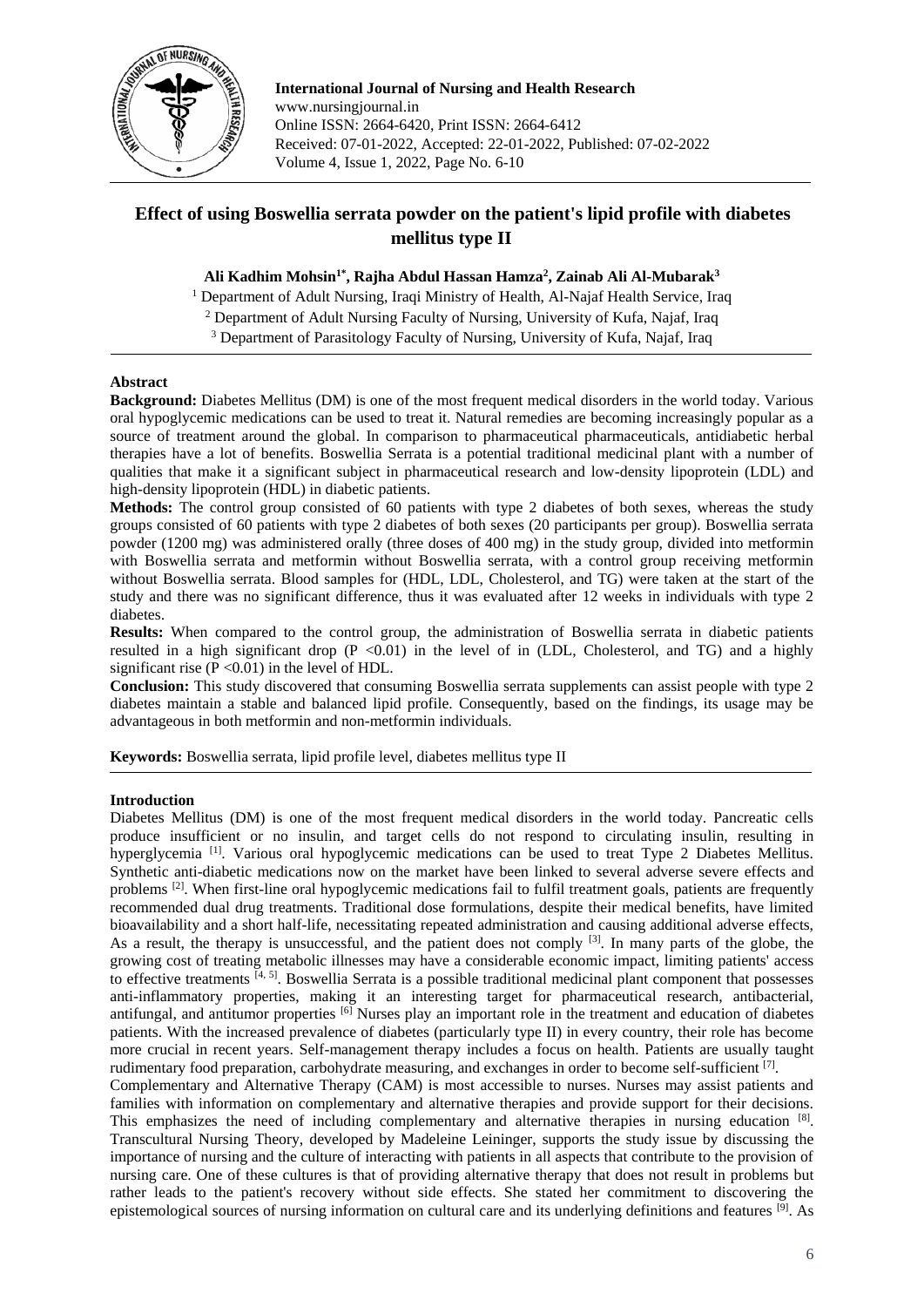a result, the goal of this study is to determine the efficacy of these traditional materials in treating the condition of patients with type 2 diabetes. Since a result, nurses must take action in delivering nursing health care to type II diabetic patients by educating them about the use of safe nutritional supplements in the treatment of diabetes, as they are both safe and effective in lowering blood sugar and cholesterol levels.

### **Materials and methods**

After receiving clearance from the Najaf Health Department, the current study was conducted at the Endocrinology and Diabetes Clinic at Al Manathira Hospital in Najaf Governorate. The Ministry of Planning / Central Statistical Council must also grant official approval to accept the study instrument, conduct the study, and implement the intervention. The Medical Ethical Committee of the University of Kufa has approved the study.

# **The Study Design**

This study is a quasi-experimental design was carried out to determine the effect of Boswellia serrata on the lipid profile in type II diabetes patients.

### **Sample of the Study**

A non-probability purposive sampling of (participant 60) patients with type II diabetes, the patients chosen was divided into three groups, each with an equal number of patients. (20 diabetic patients per group). All participants were considered for inclusion and exclusion criteria, which were categorized as follows:

- **1. Study group I:** The first group includes patients with type II diabetics who were treated with the Boswellia serrata plant with their treatment (Metformin).
- **2. Study group II:** The second group includes patients with type II diabetics treated with Boswellia serrata without any other treatment and dependent on their lifestyle.
- **3. Control group:** The third group is the control group, patients who are not receiving the Boswellia serrata and still receiving the classic intervention (metformin).

# **Statistical Analysis**

The statistical package for social sciences (SPSS) version 25 was used to enter and analyse the data from the research sample. The analysis included the two types of statistics Descriptive statistics (mean, frequencies, and percentages. Using bar charts and a normal distribution curve, all continuous data were checked for statistical normal distribution.). Inferential Statistics A Chi-square test was used to compare frequencies. Bivariate Pearson's correlation test.

### **Result**

| <b>Items</b>        |            |          | <b>Group I</b> |                | <b>Group II</b> |                  | <b>Control</b> | <b>Chi Square</b> |
|---------------------|------------|----------|----------------|----------------|-----------------|------------------|----------------|-------------------|
|                     | Sub-groups | F.       | $\%$           | F.             | $\%$            | F.               | $\frac{0}{0}$  | P value           |
|                     | 31-39      | 1        | 5.0            | 1              | 5.0             | $\overline{4}$   | 20.0           | 5.55              |
| Age                 | 40-48      | 9        | 45.0           | 6              | 30.0            | 9                | 45.0           | 0.23              |
|                     | 49-57      | 10       | 50.0           | 13             | 65.0            | 7                | 35.0           | <b>NS</b>         |
|                     | Male       | 10       | 50.0           | 13             | 65.0            | 14               | 70.0           | 1.83              |
| Gender              | Female     | 10       | 50.0           | 7              | 35.0            | 6                | 30.0           | 0.39              |
|                     |            |          |                |                |                 |                  |                | <b>NS</b>         |
| Residence           | Urban      | 11       | 55.0           | 9              | 45.0            | 7                | 35.0           | 1.62              |
|                     | Rural      | 9        | 45.0           | 11             | 55.0            | 13               | 65.0           | 0.44              |
|                     |            |          |                |                |                 |                  |                | <b>NS</b>         |
| Daily<br>Sport      | Yes        | $\theta$ | 0.0            | 1              | 5.0             | $\boldsymbol{0}$ | $0.0\,$        | 2.03              |
|                     | No         | 20       | 100.0          | 19             | 95.0            | 20               | 100.0          | 0.36              |
|                     |            |          |                |                |                 |                  |                | <b>NS</b>         |
| Patient eat 3 meals | Yes        | 12       | 60.0           | 15             | 75.0            | 11               | 55.0           | 4.31              |
|                     | No         | 8        | 40.0           | 5              | 25.0            | 9                | 45.0           | 0.65              |
|                     |            |          |                |                |                 |                  |                | <b>NS</b>         |
| BMI                 | Normal     | 1        | 5.0            | $\overline{2}$ | 10.0            | 3                | 15.0           | 2.69              |
|                     | Overweight | 12       | 60.0           | 13             | 65.0            | 9                | 45.0           | 0.61              |
|                     | Obese      | 7        | 35.0           | 5              | 25.0            | 8                | 40.0           | <b>NS</b>         |
| Total               |            | 20       | 100%           | 20             | 100%            | 20               | 100%           |                   |

**Table 1:** Statistical distribution of patients by their Socio-Demographic Data for the study groups

NS: Non-significant at P value >0.05; HS: High Significant at P value <0.01: BMI: Body Mass Index

Table (1) shows the statistical distribution of participants by their socio-demographic data for the three study groups.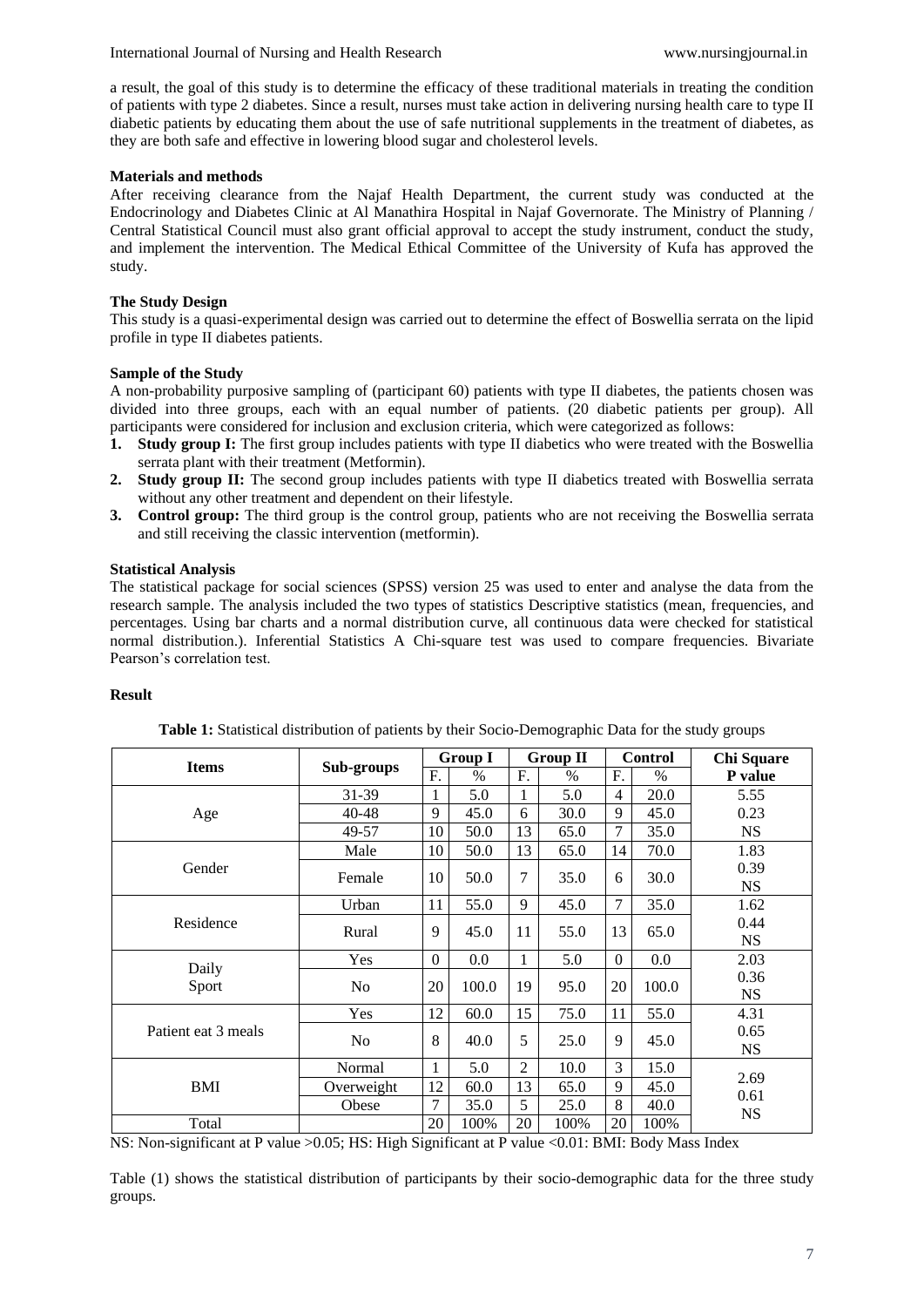In group, I (the sample group that uses Boswellia serrata in conjunction with metformin), the highest percentage of participants' subgroups (50 %) are for patients aged 49 to 57 years old. Gender males and females have an equal percentage (50 %) evenly distributed, while more than half (55%) live in urban areas. All of the samples in group I (100%) do not participate in regular sports activities, are overweight (60%) and eat three meals each day (60%). In group II (the sample group that uses Boswellia serrata without Metformin), the highest percentage of participants' subgroup are (65 per cent) for patients between the ages of 49 and 57 years old, with male patients outnumbering female patients (65 %); in the upper rural residency sample, male patients outnumber female patients (65 %) (55 %). The majority of them (95 %) do not participate in regular physical activities, just have to consume three meals (75 %), and are overweight (65 %).

In the control group (the sample group that does not take Boswellia serrata), the highest percentage of participants' subgroups are (45%) for patients aged 40 to 48 years old, with the majority of the gender (70%) being male patients; (65%) of them live in rural areas, with all of them (100%) having no daily sports practice while (45%) using three meals, and the same result (45%) for overweight patients.

| <b>Indicators</b>  | Group I ( $No. = 20$ ) |       | Group II ( $No. =$<br>20) |           | Control ( $No. =$<br>20) |           |      | P     | (Sig.) |
|--------------------|------------------------|-------|---------------------------|-----------|--------------------------|-----------|------|-------|--------|
|                    | Mean                   | SD    | Mean                      | <b>SD</b> | Mean                     | <b>SD</b> | test | value |        |
| $HDL$ mg\dl        | 29.62                  | 9.00  | 27.16                     | 6.53      | 27.53                    | 7.71      | 0.57 | 0.56  | (NS)   |
| $LDL$ mg\dl        | 137.18                 | 35.97 | 145.88                    | 30.93     | 158.29                   | 34.30     | 1.97 | 0.14  | (NS)   |
| Cholesterol mg\dl  | 210.65                 | 39.57 | 212.90                    | 41.63     | 235.20                   | 35.48     | 2.84 | 0.07  | (NS)   |
| Triglyceride mg\dl | 225.10                 | 60.64 | 204.65                    | 70.86     | 231.60                   | 76.17     | 0.39 | 0.67  | (NS)   |

**Table 2:** The differences in lipid profile among the three groups in the pretest.

SD: Standard Deviation; sig: significances: NS: Non-significant at P value >0.05



**Fig 1:** The Differences in lipid profile among groups under study pretest administration

Table (2) and Figure (1) show the differences in lipid profiles between the three groups studied before and after BS administration. According to this table, in terms of lipid profile before BS administration, there is no significant difference  $(P > 0.05)$  between groups I, II, and control.

| <b>Indicators</b>  | Group I ( $No. =$<br><b>20</b> |           | Group II ( $No. =$<br>20) |           | Control ( $No. = 20$ ) |           | F test | $P-$  | (Sig.)    |
|--------------------|--------------------------------|-----------|---------------------------|-----------|------------------------|-----------|--------|-------|-----------|
|                    | <b>Mean</b>                    | <b>SD</b> | <b>Mean</b>               | <b>SD</b> | <b>Mean</b>            | <b>SD</b> |        | value |           |
| HDL mg\dl          | 42.79                          | 5.40      | 42.00                     | 9.10      | 28.88                  | 6.57      | 23.65  | 0.000 | HS        |
| $LDL$ mg\dl        | 106.24                         | 21.39     | 103.90                    | 28.37     | 166.32                 | 23.45     | 41.43  | 0.000 | HS        |
| Cholesterol mg\dl  | 183.35                         | 26.04     | 179.75                    | 28.35     | 240.55                 | 29.96     | 29.34  | 0.000 | HS        |
| Triglyceride mg\dl | 168.68                         | 90.83     | 150.05                    | 42.92     | 226.55                 | 69.08     | 4.87   | 0.01  | <b>HS</b> |

**Table 3:** The differences in lipid profile among groups under study post-test

SD: Standard Deviation; HS: High Significant at P-value <0.01; Different letters refers to high Significant Difference at  $p < 0.01$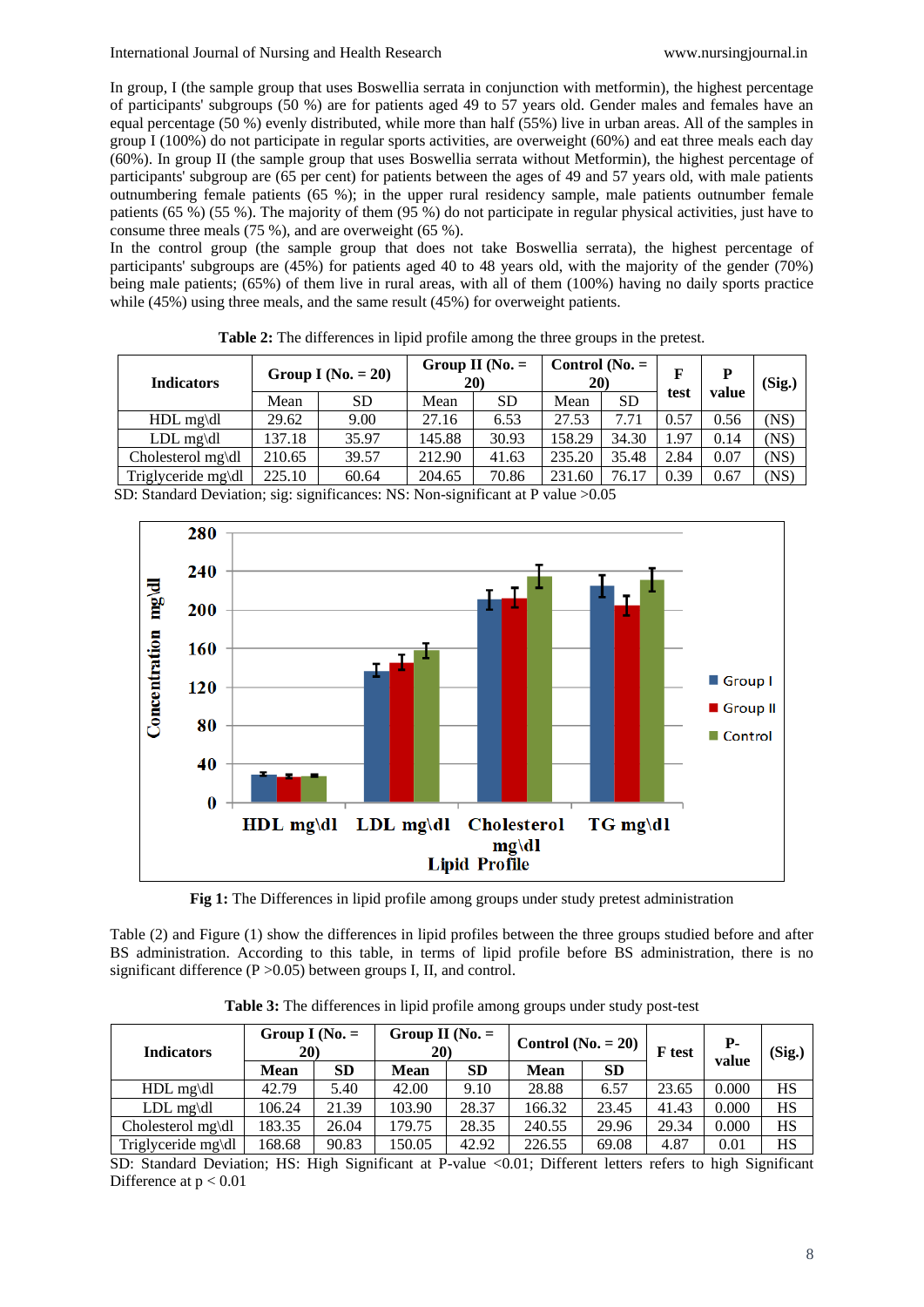

**Fig 2:** The differences in lipid profile among groups under study posttest administration

Table (3) and Figure (2) show the variations in lipid profiles between the study and control groups following BS administration. This table shows that following administration of BS, there is a highly significant drop ( $P < 0.01$ ) in the levels of (LDL, cholesterol, and TG) and a highly significant rise  $(P < 0.01)$  in the levels of HDL in both I and II groups compared to the control group.

**Table 4:** Differences in lipid profile among studied groups after administration of Boswellia serrate

| <b>Indicators</b> | Group I (No. $= 20$ ) |       |          | Group II (No. $= 20$ ) | Control ( $No. = 20$ ) |           | <b>F</b> test <b>P</b> value |
|-------------------|-----------------------|-------|----------|------------------------|------------------------|-----------|------------------------------|
|                   | Mean                  | SD    | Mean     | <b>SD</b>              | Mean                   | <b>SD</b> | (Sig.)                       |
| $HDL$ mg\dl       | 42.79 A               | 5.40  | 42.00 A  | 9.10                   | 28.88 B                | 6.57      | 23.65 0.000 HS               |
| $LDL$ mg\dl       | 106.24 A              | 21.39 | 103.90 A | 28.37                  | 166.32 B               | 23.45     | 41.43 0.000 HS               |
| Cholesterol mg\dl | 183.35 A              | 26.04 | 179.75 A | 28.35                  | 240.55 B               | 29.96     | 29.34 0.000 HS               |
| Triglyceridemg\dl | 168.68 A              | 90.83 | 150.05 A | 42.92                  | 226.55 B               | 69.08     | 4.87 0.01 HS                 |

SD: Standard Deviation; HS: High Significant at P value <0.01; Different letters refers to high Significant Difference at  $p < 0.01$ 



**Fig 3:** Differences in lipid profile among studied groups after administration of Boswellia serrate

Table (4) and Figure (3) show the lipid profile changes among the groups examined after Boswellia serrate administration. According to this table, following administration of Boswellia serrate, there is a high significant drop (P <0.01) in the level of (LDL, cholesterol, and TG) and a highly significant rise (P <0.01) in the level of HDL in both groups I and II compared to the control group.